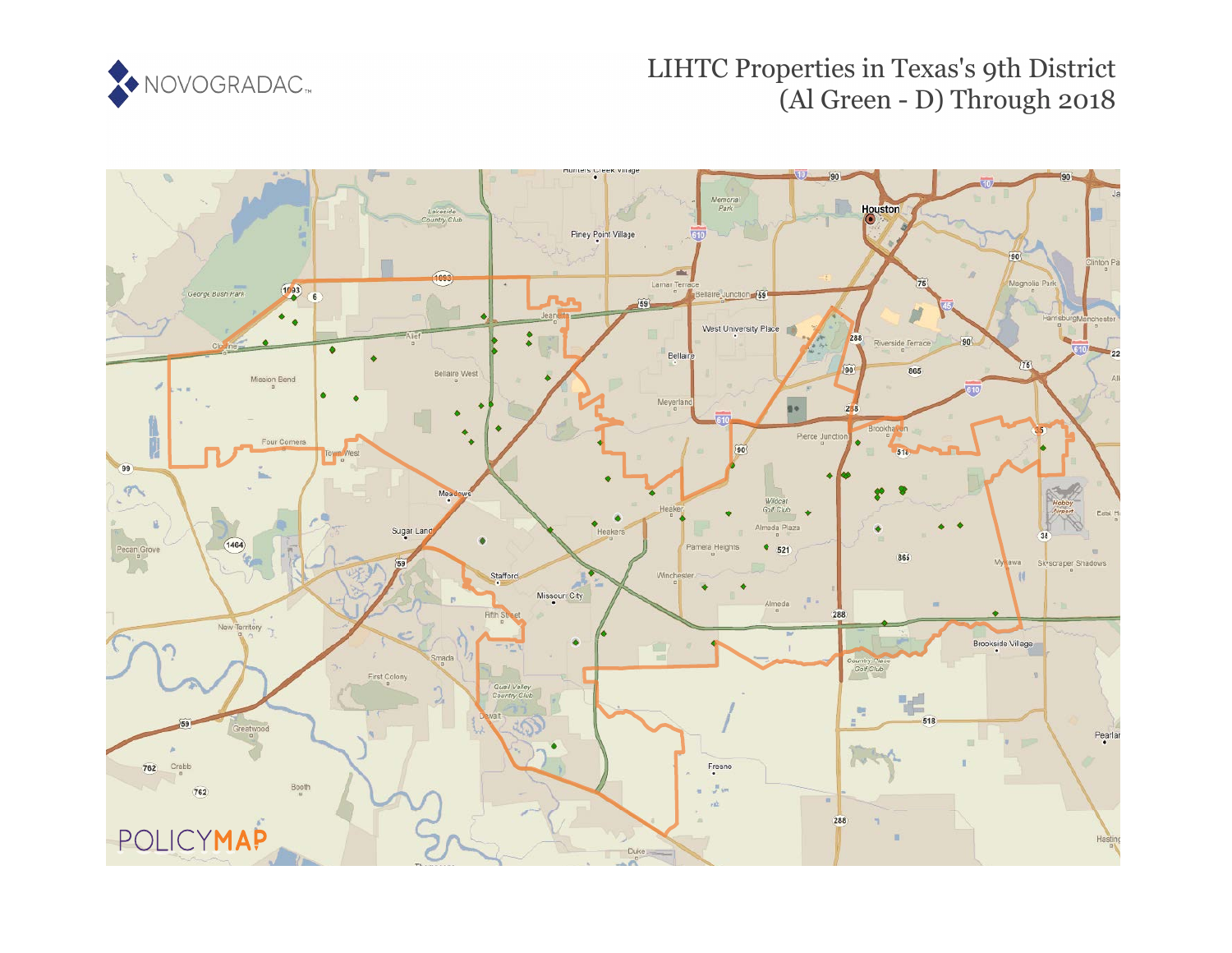| <b>Project Name</b>                              | <b>Address</b>                       | City           | <b>State</b>            | <b>Zip Code</b> | <b>Nonprofit</b><br><b>Sponsor</b> | <b>Allocation</b><br>Year | <b>Annual</b><br><b>Allocated</b><br><b>Amount</b> | <b>Year Placed</b><br>in Service | <b>Construction Type</b>  | <b>Total</b><br><b>Units</b> | Low<br><b>Income</b><br><b>Units</b> | <b>Rent or</b><br><b>Income</b><br><b>Ceiling</b> | <b>Credit</b><br><b>Percentage</b> | Tax-<br><b>Exempt</b><br><b>Bond</b> | <b>HUD Multi-Family</b><br><b>Financing/Rental</b><br><b>Assistance</b> |
|--------------------------------------------------|--------------------------------------|----------------|-------------------------|-----------------|------------------------------------|---------------------------|----------------------------------------------------|----------------------------------|---------------------------|------------------------------|--------------------------------------|---------------------------------------------------|------------------------------------|--------------------------------------|-------------------------------------------------------------------------|
| <b>ST JAMES VILLAGE APTS</b>                     | 3815 W FUQUA ST                      | <b>HOUSTON</b> | TX                      | 77045           | No                                 | 2008                      | $\$0$                                              | 2009                             | Acquisition and Rehab 150 |                              | 150                                  |                                                   | 60% AMGI Not Indicated No          |                                      |                                                                         |
| <b>WEST OAKS SENIOR APTS</b>                     | 15059 CASETA DR                      | <b>HOUSTON</b> | TX                      | 77082           | $\mathbf{No}$                      | 2008                      | \$0                                                | 2009                             | Not Indicated             | 232                          | 232                                  |                                                   | 60% AMGI Not Indicated No          |                                      |                                                                         |
| <b>SOUTH ACRES RANCH</b>                         | 11409 SCOTT ST                       | <b>HOUSTON</b> | TX                      | 77047           | No                                 | 2008                      | $\$0$                                              | 2010                             | Not Indicated             | 81                           | 77                                   |                                                   | 60% AMGI Not Indicated No          |                                      |                                                                         |
| CAMPANILE ON ELDRIDGE<br><b>APTS</b>             | 13650 BEECHNUT ST HOUSTON            |                | $\mathbf{T}\mathbf{X}$  | 77083           | $\mathbf{No}$                      | 2009                      | \$0                                                | 2011                             | Not Indicated             | 144                          | 144                                  |                                                   | 60% AMGI Not Indicated No          |                                      |                                                                         |
| SOUTH ACRES RANCH II                             | 11409 SCOTT ST                       | <b>HOUSTON</b> | TX                      | 77047           | No                                 | 2009                      | \$0                                                | 2011                             | Not Indicated             | 49                           | 49                                   |                                                   | 60% AMGI Not Indicated No          |                                      |                                                                         |
| <b>GOLDEN BAMBOO VILLAGE</b><br>Ш                | 6628 SYNOTT RD                       | <b>HOUSTON</b> | TX                      | 77083           | No                                 | 2010                      | $\$0$                                              | 2012                             | Not Indicated             | 130                          | 130                                  |                                                   | 60% AMGI Not Indicated No          |                                      |                                                                         |
| <b>CYPRESS GARDENS</b>                           | <b>11511 MAIN ST</b>                 | <b>HOUSTON</b> | $\mathbf{T} \mathbf{X}$ | 77025           | No                                 | 2010                      | $\$0$                                              | 2012                             | Not Indicated             | 100                          | 100                                  |                                                   | 60% AMGI Not Indicated No          |                                      |                                                                         |
| <b>CYPRESS CREEK AT</b><br><b>FAYRIDGE</b>       | 14155 FAYRIDGE DR                    | <b>HOUSTON</b> | TX                      | 77048           | $\mathbf {No}$                     | 2010                      | \$0                                                | 2012                             | Not Indicated             | 152                          | 152                                  |                                                   | 60% AMGI Not Indicated No          |                                      |                                                                         |
| CYPRESS CREEK AT WAYSIDE 2910 REED RD            |                                      | <b>HOUSTON</b> | TX                      | 77051           | $\rm No$                           | 2014                      | $\$0$                                              | Insufficient<br>Data             | New Construction          | 125                          | $\bf{0}$                             |                                                   | 60% AMGI Not Indicated No          |                                      |                                                                         |
| <b>ALTA GARDENS APTS</b>                         | 3525 S SAM HOUSTON HOUSTON<br>PKWY E |                | $\mathbf{T}\mathbf{X}$  | 77047           |                                    | Insufficient<br>Data      | $\$0$                                              | Insufficient<br>Data             | Not Indicated             | 240                          | $\bf{0}$                             |                                                   | Not Indicated                      |                                      |                                                                         |
| <b>BAYOU VILLAGE PLACE*</b>                      | 6310 DUMFRIES DR                     | <b>HOUSTON</b> | TX                      | 77096           |                                    | Insufficient<br>Data      | $\$0$                                              | Insufficient<br>Data             | Not Indicated             | 312                          | $\bf{0}$                             |                                                   | Not Indicated                      |                                      |                                                                         |
| <b>BELLFORT PINES APTS</b>                       | 8300 CANYON ST                       | <b>HOUSTON</b> | TX                      | 77051           |                                    | Insufficient<br>Data      | $\$0$                                              | Insufficient<br>Data             | Not Indicated             | 246                          | $\bf{0}$                             |                                                   | Not Indicated                      |                                      |                                                                         |
| CITYPARC AT GREEN CREST                          | 3530 GREEN CREST<br>DR               | <b>HOUSTON</b> | $\mathbf{T}\mathbf{X}$  | 77082           |                                    | Insufficient<br>Data      | $\$0$                                              | Insufficient<br>Data             | Not Indicated             | 190                          | $\bf{0}$                             |                                                   | Not Indicated                      |                                      |                                                                         |
| <b>CITYPARC AT WEST OAKS</b>                     | 3443 ADDICKS<br><b>CLODINE RD</b>    | <b>HOUSTON</b> | $\mathbf{T}\mathbf{X}$  | 77082           |                                    | Insufficient<br>Data      | $\$0$                                              | Insufficient<br>Data             | Not Indicated             | 167                          | $\mathbf 0$                          |                                                   | Not Indicated                      |                                      |                                                                         |
| HOMETOWNE AT MISSOURI 10014 S SAM<br><b>CITY</b> | <b>HOUSTON PKWY W</b>                | <b>HOUSTON</b> | TX                      | 77071           |                                    | Insufficient<br>Data      | $\$0$                                              | Insufficient<br>Data             | Not Indicated             | 107                          | $\boldsymbol{0}$                     |                                                   | Not Indicated                      |                                      |                                                                         |

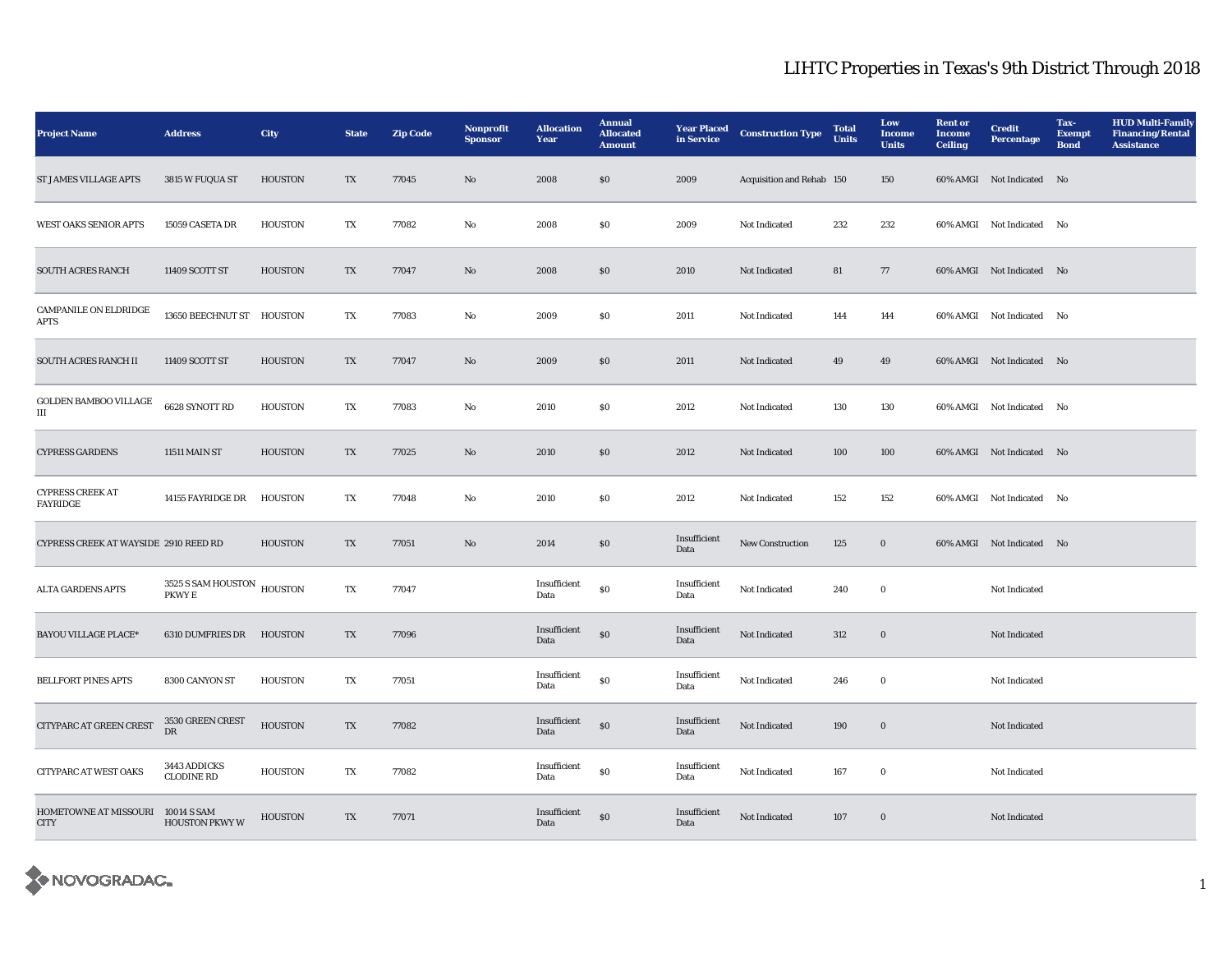| <b>Project Name</b>                                | <b>Address</b>                      | <b>City</b>          | <b>State</b> | <b>Zip Code</b> | Nonprofit<br><b>Sponsor</b> | <b>Allocation</b><br>Year | <b>Annual</b><br><b>Allocated</b><br><b>Amount</b> | <b>Year Placed</b><br>in Service | <b>Construction Type</b>  | <b>Total</b><br><b>Units</b> | Low<br><b>Income</b><br><b>Units</b> | <b>Rent or</b><br><b>Income</b><br><b>Ceiling</b> | <b>Credit</b><br>Percentage | Tax-<br><b>Exempt</b><br><b>Bond</b> | <b>HUD Multi-Family</b><br><b>Financing/Rental</b><br>Assistance |
|----------------------------------------------------|-------------------------------------|----------------------|--------------|-----------------|-----------------------------|---------------------------|----------------------------------------------------|----------------------------------|---------------------------|------------------------------|--------------------------------------|---------------------------------------------------|-----------------------------|--------------------------------------|------------------------------------------------------------------|
| <b>MAGNOLIA PLACE APTS</b>                         | 4647 WENDA ST                       | <b>HOUSTON</b>       | TX           | 77051           |                             | Insufficient<br>Data      | $\$0$                                              | Insufficient<br>Data             | Not Indicated             | 45                           | $\bf{0}$                             |                                                   | Not Indicated               |                                      |                                                                  |
| OAK TREE MANOR                                     | 14603 FONMEADOW<br><b>DR</b>        | <b>HOUSTON</b>       | TX           | 77035           |                             | Insufficient<br>Data      | $\$0$                                              | Insufficient<br>Data             | Not Indicated             | 249                          | $\bf{0}$                             |                                                   | Not Indicated               |                                      |                                                                  |
| <b>COLLINGHAM PARK</b>                             | 10800 KIPP WAY DR                   | <b>HOUSTON</b>       | TX           | 77099           |                             | 2000                      | \$0                                                | 2002                             | Not Indicated             | 250                          | 250                                  |                                                   | Not Indicated               |                                      |                                                                  |
| <b>CULLEN PARK APTS</b>                            | 4700 WENDA ST                       | <b>HOUSTON</b>       | TX           | 77033           |                             | 2001                      | $\$0$                                              | 2002                             | Not Indicated             | 240                          | 240                                  |                                                   | Not Indicated               |                                      |                                                                  |
| PALOMINO PLACE APTS                                | 4400 W AIRPORT<br><b>BLVD</b>       | <b>HOUSTON</b>       | TX           | 77045           |                             | 2001                      | \$0                                                | 2002                             | Not Indicated             | 272                          | 272                                  |                                                   | Not Indicated               |                                      |                                                                  |
| <b>SILVER LEAF APTS</b>                            | 6400 S GESSNER RD HOUSTON           |                      | TX           | 77036           |                             | 2001                      | $\$0$                                              | 2002                             | Not Indicated             | 224                          | 224                                  |                                                   | Not Indicated               |                                      |                                                                  |
| LAUREL POINT SENIOR APTS 16200 WESTPARK DR HOUSTON |                                     |                      | TX           | 77082           | $\mathbf{No}$               | 2001                      | \$0                                                | 2003                             | <b>New Construction</b>   | 148                          | 110                                  |                                                   | 70 % present<br>value       | No                                   |                                                                  |
| <b>MATTHEW RIDGE APTS</b>                          | 14551 BEECHNUT ST HOUSTON           |                      | TX           | 77083           | No                          | 2002                      | \$0                                                | 2003                             | <b>New Construction</b>   | 240                          | 240                                  |                                                   | 30 % present<br>value       | Yes                                  |                                                                  |
| TOWN PARK TOWNHOMES                                | 9950 TOWN PARK DR HOUSTON           |                      | TX           | 77036           | No                          | 2001                      | \$0                                                | 2003                             | <b>New Construction</b>   | 160                          | 160                                  |                                                   | 70 % present<br>value       | No                                   |                                                                  |
| <b>KINGS ROW APTS</b>                              | 4141 BARBERRY DR                    | <b>HOUSTON</b>       | TX           | 77051           | No                          | 2002                      | \$0                                                | 2004                             | Acquisition and Rehab 180 |                              | 180                                  |                                                   | 70 % present<br>value       | No                                   |                                                                  |
| PENNINSULA PARK APTS                               | 4855 W FUQUA ST                     | <b>HOUSTON</b>       | TX           | 77045           | $\rm No$                    | 2003                      | $\$0$                                              | 2004                             | <b>New Construction</b>   | 280                          | 280                                  |                                                   | 30 % present<br>value       | Yes                                  |                                                                  |
| <b>WILLOW PARK APTS</b>                            | 14001 FONDREN RD                    | <b>MISSOURI CITY</b> | TX           | 77489           | $\rm No$                    | 2003                      | $\$0$                                              | 2004                             | <b>New Construction</b>   | 260                          | 260                                  |                                                   | 30 % present<br>value       | Yes                                  |                                                                  |
| LITTLE NELL APTS                                   | 8565 W SAM<br><b>HOUSTON PKWY S</b> | <b>HOUSTON</b>       | TX           | 77072           | $\rm No$                    | 2003                      | S <sub>0</sub>                                     | 2005                             | New Construction          | 278                          | 278                                  |                                                   | 30 % present<br>value       | Yes                                  |                                                                  |
| <b>LANSBOUROUGH APTS</b>                           | 10010 CULLEN BLVD HOUSTON           |                      | TX           | 77051           |                             | 2004                      | \$1,003,544                                        | 2006                             | New Construction          | 176                          | 141                                  | <b>60% AMGI</b>                                   | 70 % present<br>value       |                                      |                                                                  |
| THE PINNACLE ON<br><b>WILCREST</b>                 | 9520 WILCREST DR                    | <b>HOUSTON</b>       | TX           | 77099           | Yes                         | 2004                      | \$637,260                                          | 2006                             | New Construction          | 250                          | 250                                  | 60% AMGI                                          | 30 % present<br>value       |                                      |                                                                  |

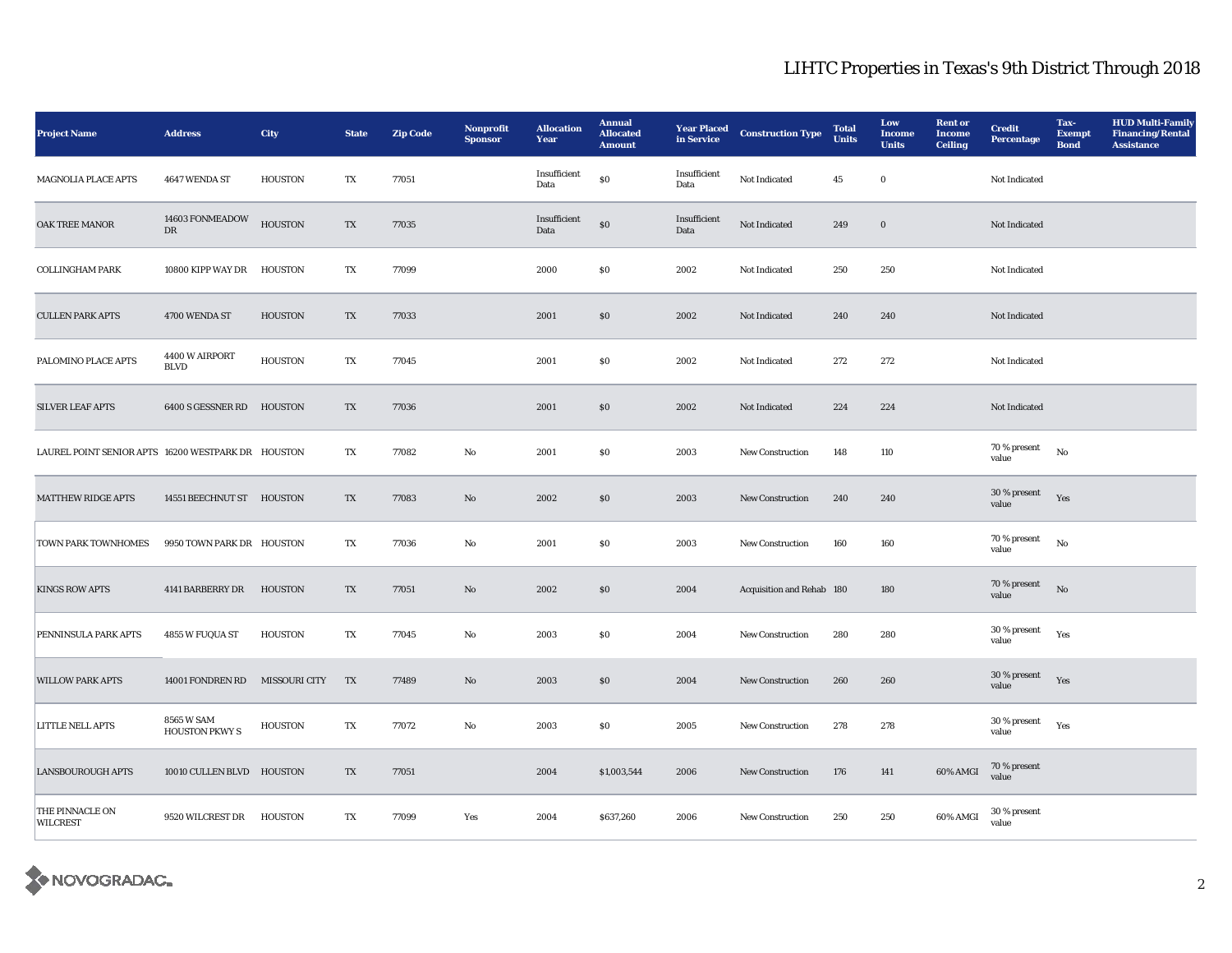| <b>Project Name</b>                                      | <b>Address</b>                                     | <b>City</b>          | <b>State</b>             | <b>Zip Code</b> | Nonprofit<br><b>Sponsor</b> | <b>Allocation</b><br>Year | <b>Annual</b><br><b>Allocated</b><br><b>Amount</b> | <b>Year Placed</b><br>in Service | <b>Construction Type</b>  | <b>Total</b><br><b>Units</b> | Low<br><b>Income</b><br><b>Units</b> | <b>Rent</b> or<br><b>Income</b><br><b>Ceiling</b> | <b>Credit</b><br><b>Percentage</b> | Tax-<br><b>Exempt</b><br><b>Bond</b> | <b>HUD Multi-Family</b><br><b>Financing/Rental</b><br><b>Assistance</b> |
|----------------------------------------------------------|----------------------------------------------------|----------------------|--------------------------|-----------------|-----------------------------|---------------------------|----------------------------------------------------|----------------------------------|---------------------------|------------------------------|--------------------------------------|---------------------------------------------------|------------------------------------|--------------------------------------|-------------------------------------------------------------------------|
| <b>ASPEN PARK APTS</b>                                   | 8811 BOONE RD                                      | <b>HOUSTON</b>       | TX                       | 77099           | No                          | 2006                      | \$435,465                                          | 2007                             | Acquisition and Rehab 256 |                              | 231                                  | 60% AMGI                                          | $30\,\%$ present<br>value          | Yes                                  |                                                                         |
| THE OAKMOOR                                              | 11900 OAKMOOR<br><b>PKWY</b>                       | <b>HOUSTON</b>       | TX                       | 77051           | No                          | 2005                      | \$765,655                                          | 2007                             | New Construction          | 248                          | 248                                  | 60% AMGI                                          | 70 % present<br>value              | Yes                                  |                                                                         |
| REED PARQUE TOWNHOMES 2725 REED RD                       |                                                    | <b>HOUSTON</b>       | $\mathbf{T}\mathbf{X}$   | 77051           |                             | Insufficient<br>Data      | $\$0$                                              | Insufficient<br>Data             | Not Indicated             | 178                          | $\mathbf 0$                          |                                                   | Not Indicated                      |                                      |                                                                         |
| REED ROAD SENIOR RESIDEN 2889 REED RD                    |                                                    | <b>HOUSTON</b>       | $\mathbf{T}\mathbf{X}$   | 77051           |                             | Insufficient<br>Data      | $\$0$                                              | Insufficient<br>Data             | Not Indicated             | 171                          | $\mathbf 0$                          |                                                   | Not Indicated                      |                                      |                                                                         |
| PREMIER ON WOODFAIR                                      | 9502 WOODFAIR DR                                   | <b>HOUSTON</b>       | TX                       | 77036           | No                          | 2008                      | $\$0$                                              | Insufficient<br>Data             | Not Indicated             | 408                          | 390                                  |                                                   | 60% AMGI Not Indicated No          |                                      |                                                                         |
| THE ORCHARD AT WESTCHAS 10801 WESTPARK DR HOUSTON        |                                                    |                      | $\mathbf{T}\mathbf{X}$   | 77042           |                             | Insufficient<br>Data      | $\$0$                                              | Insufficient<br>Data             | Not Indicated             | $\mathbf{1}$                 | $\mathbf 0$                          |                                                   | Not Indicated                      |                                      |                                                                         |
| <b>ALTURA HEIGHTS</b>                                    | 12912 S. POST OAK<br><b>ROAD</b>                   | <b>HOUSTON</b>       | $\mathcal{T}\mathcal{X}$ | 77085           | No                          | 2015                      | $\$0$                                              | Insufficient<br>Data             | Acquisition and Rehab 124 |                              | 105                                  | 60% AMGI TCEP only                                |                                    | No                                   | No                                                                      |
| HUNTINGTON AT SIENNA RAN                                 | 6300 BLOCK SIENNA SIENNA<br><b>RANCH ROAD</b>      | <b>PLANTATION</b>    | TX                       | 77459           | No                          | 2016                      | \$0                                                | Insufficient<br>Data             | <b>New Construction</b>   | 149                          | 105                                  | 60% AMGI                                          | $70$ % present<br>value            | $\mathbf{N}\mathbf{o}$               |                                                                         |
| <b>NEW HOPE HOUSING AT</b><br><b>REED</b>                | 2565 REED ROAD                                     | <b>HOUSTON</b>       | TX                       | 77051           | No                          | 2016                      | \$0                                                | Insufficient<br>Data             | <b>New Construction</b>   | 187                          | 187                                  | 60% AMGI                                          | $30\,\%$ present<br>value          | No                                   | No                                                                      |
| POINTE AT CRESTMONT                                      | 5602 SELINSKY ROAD HOUSTON                         |                      | TX                       | 77048           | No                          | 2016                      | \$0                                                | Insufficient<br>Data             | <b>New Construction</b>   | 192                          | 192                                  | 60% AMGI                                          | $30\,\%$ present<br>value          | No                                   |                                                                         |
| <b>GALA AT TEXAS PARKWAY</b>                             | <b>W SIDE OF TEXAS</b><br>PKWY, S OF<br>CARTWRIGHT | <b>MISSOURI CITY</b> | TX                       | 77489           | No                          | 2017                      | \$0                                                | Insufficient<br>Data             | <b>New Construction</b>   | 93                           | 82                                   | 60% AMGI                                          | 70 % present<br>value              |                                      |                                                                         |
| JUBILEE AT TEXAS PARKWAY PKWY, W OF TURTLE MISSOURI CITY | <b>S SIDE OF TEXAS</b><br><b>CREEK DR</b>          |                      | TX                       | 77489           | No                          | 2017                      | $\$0$                                              | Insufficient<br>Data             | New Construction          | 90                           | 71                                   | 60% AMGI                                          | 70 % present<br>value              |                                      |                                                                         |
| <b>VILLA AMERICANA</b>                                   | 5901 SELINSKY<br><b>STREET</b>                     | <b>HOUSTON</b>       | $\mathcal{T}\mathcal{X}$ | 77048           | $\mathbf {No}$              | 2017                      | $\$0$                                              | Insufficient<br>Data             | Acquisition and Rehab 258 |                              | 258                                  | 60% AMGI                                          | 30 % present<br>value              |                                      |                                                                         |
| VISTA ON GESSNER                                         | 6005-6525 S. GESSNER HOUSTON<br><b>ROAD</b>        |                      | $\mathbf{T}\mathbf{X}$   | 77036           | No                          | 2017                      | $\$0$                                              | Insufficient<br>Data             | Acquisition and Rehab 805 |                              | 805                                  |                                                   | 60% AMGI Not Indicated             |                                      |                                                                         |
| ANNA DUPREE TERRACE                                      | 10012 CULLEN<br><b>BOULEVARD</b>                   | <b>HOUSTON</b>       | TX                       | 77051           | $\mathbf{No}$               | 2018                      | \$0                                                | Insufficient<br>Data             | Acquisition and Rehab 151 |                              | 151                                  | 60% AMGI                                          | 30 % present<br>value              |                                      |                                                                         |

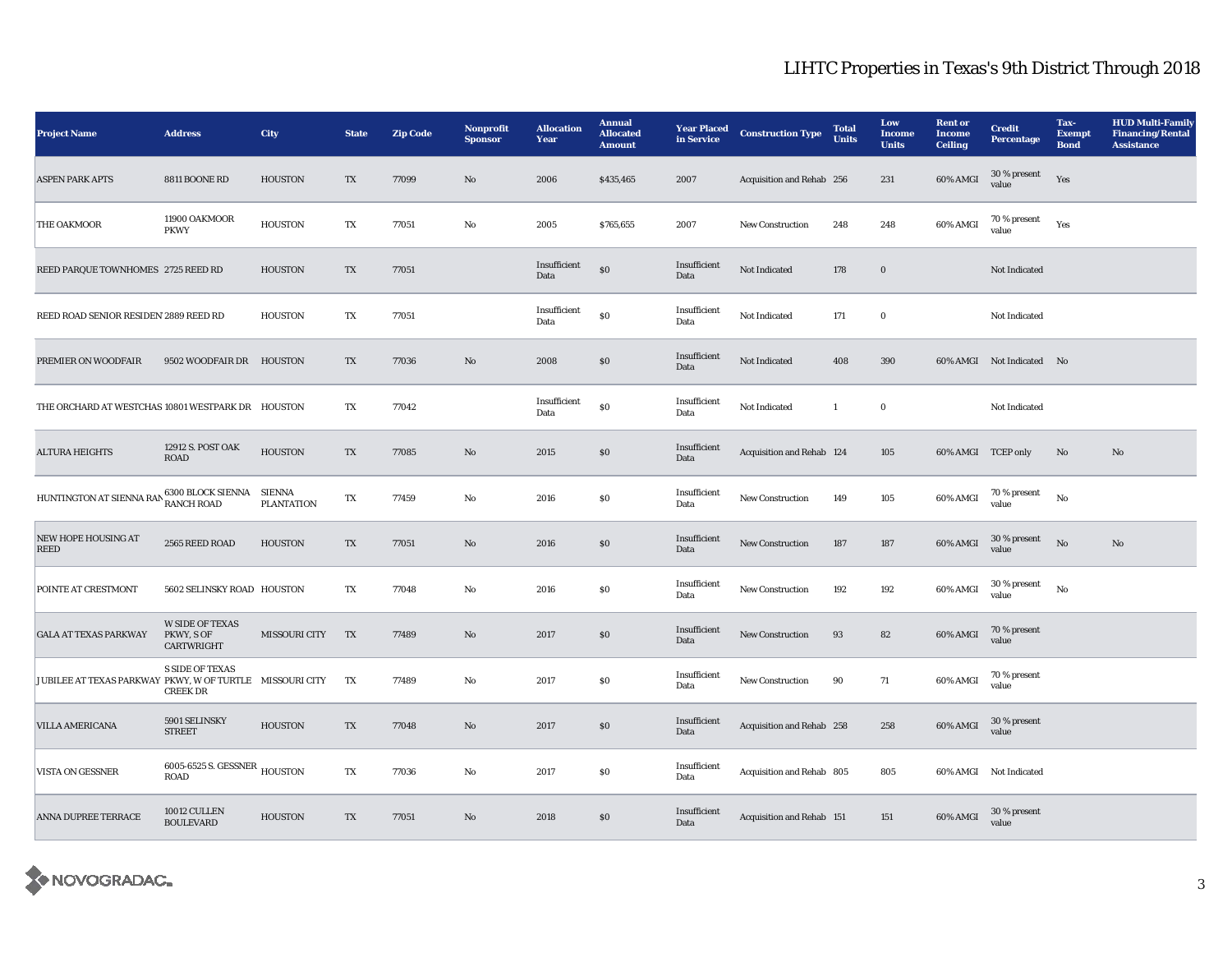| <b>Project Name</b>                                    | <b>Address</b>                                                                  | <b>City</b>    | <b>State</b> | <b>Zip Code</b> | Nonprofit<br><b>Sponsor</b> | <b>Allocation</b><br>Year | <b>Annual</b><br><b>Allocated</b><br><b>Amount</b> | <b>Year Placed</b><br>in Service | <b>Construction Type</b>  | <b>Total</b><br><b>Units</b> | Low<br><b>Income</b><br><b>Units</b> | <b>Rent or</b><br><b>Income</b><br><b>Ceiling</b> | <b>Credit</b><br><b>Percentage</b>      | Tax-<br><b>Exempt</b><br><b>Bond</b> | <b>HUD Multi-Family</b><br><b>Financing/Rental</b><br><b>Assistance</b> |
|--------------------------------------------------------|---------------------------------------------------------------------------------|----------------|--------------|-----------------|-----------------------------|---------------------------|----------------------------------------------------|----------------------------------|---------------------------|------------------------------|--------------------------------------|---------------------------------------------------|-----------------------------------------|--------------------------------------|-------------------------------------------------------------------------|
| MIRAMONTE SINGLE LIVING (BETWEEN COURT RD STAFFORD     | <b>MOORE ROAD</b><br>& 5TH ST)                                                  |                | TX           | 77477           | $\mathbf{No}$               | 2018                      | \$0                                                | Insufficient<br>Data             | New Construction          | 68                           | 55                                   | 60% AMGI                                          | 70 % present<br>value                   |                                      |                                                                         |
| NEW HOPE HOUSING DALE<br><b>CARNEGIE</b>               | <b>SEC DALE CARNEGIE</b><br>LANE AND REGENCY HOUSTON<br><b>SQUARE BOULEVARD</b> |                | TX           | 77036           | No                          | 2018                      | \$0                                                | Insufficient<br>Data             | New Construction          | 170                          | 170                                  | 60% AMGI                                          | 70 % present<br>value                   |                                      |                                                                         |
| THE MIRAMONTE                                          | <b>MOORE ROAD</b><br>(BETWEEN COURT RD STAFFORD<br>& 5TH ST)                    |                | TX           | 77477           | No                          | 2018                      | S <sub>0</sub>                                     | Insufficient<br>Data             | <b>New Construction</b>   | 124                          | 87                                   | 60% AMGI                                          | 70 % present<br>value                   |                                      |                                                                         |
| <b>GRAHAMCREST MANOR</b>                               | 7615 GRAHAMCREST<br>DR                                                          | <b>HOUSTON</b> | TX           | 77061           | $\mathbf{N}\mathbf{o}$      | 1988                      | \$0                                                | 1988                             | Existing                  | 49                           | 49                                   |                                                   | Not Indicated                           |                                      |                                                                         |
| <b>BRIARGATE</b>                                       | 15915 ROSEBRIAR DR MISSOURI CITY                                                |                | TX           | 77489           | No                          | 1989                      | \$0                                                | 1989                             | Acquisition and Rehab 1   |                              | 1                                    |                                                   | Not Indicated                           |                                      |                                                                         |
| <b>SCOTT PLAZA APTS</b>                                | 9703 SCOTT ST                                                                   | <b>HOUSTON</b> | TX           | 77051           | No                          | 1988                      | \$0                                                | 1989                             | Acquisition and Rehab 149 |                              | 149                                  |                                                   | Not Indicated                           |                                      |                                                                         |
| HUNTINGTON APT HOMES                                   | 6300 DUMFRIES DR                                                                | HOUSTON        | TX           | 77096           | No                          | 1991                      | \$0                                                | 1993                             | Acquisition and Rehab 314 |                              | 314                                  |                                                   | Not Indicated                           |                                      |                                                                         |
| <b>BRISTOL COURT APTS</b>                              | 8404 S COURSE DR                                                                | <b>HOUSTON</b> | TX           | 77072           | $\mathbf{N}\mathbf{o}$      | 1994                      | \$0                                                | 1995                             | Acquisition and Rehab 164 |                              | 164                                  |                                                   | Both 30% and<br>70% present No<br>value |                                      |                                                                         |
| OAKWOOD VILLA 1                                        | 6201 W BELLFORT ST HOUSTON                                                      |                | TX           | 77035           | $\mathbf{N}\mathbf{o}$      | 1993                      | S <sub>0</sub>                                     | 1995                             | Acquisition and Rehab 179 |                              | 179                                  |                                                   | 70 % present<br>value                   | No                                   |                                                                         |
| PARK VILLAGE APTS PHASE I 14100 RIO BONITO RD HOUSTON  |                                                                                 |                | TX           | 77083           | Yes                         | 1993                      | <sub>so</sub>                                      | 1995                             | <b>New Construction</b>   | 168                          | 168                                  |                                                   | 70 % present<br>value                   | No                                   |                                                                         |
| PARK VILLAGE APTS PHASE II 14101 RIO BONITO RD HOUSTON |                                                                                 |                | TX           | 77083           | Yes                         | 1993                      | S <sub>0</sub>                                     | 1995                             | New Construction          | 144                          | 144                                  |                                                   | 70 % present<br>value                   | No                                   |                                                                         |
| PINES OF WESTBURY PHASE I 12500 DUNLAP ST              |                                                                                 | <b>HOUSTON</b> | TX           | 77035           | No                          | 1993                      | \$0                                                | 1995                             | Acquisition and Rehab 377 |                              | 377                                  |                                                   | 70 % present<br>value                   | $\mathbf{N}\mathbf{o}$               |                                                                         |
| <b>RIDGEMONT HEIGHTS</b>                               | 15895 RIDGECROFT<br>$\mathbf{R}\mathbf{D}$                                      | <b>HOUSTON</b> | TX           | 77053           | No                          | 1993                      | \$0                                                | 1995                             | <b>New Construction</b>   | 105                          | 105                                  |                                                   | 70 % present<br>value                   | No                                   |                                                                         |
| <b>WESTBURY MANOR</b>                                  | 5565 GASMER DR OFC HOUSTON                                                      |                | TX           | 77035           | $\mathbf{N}\mathbf{o}$      | 1993                      | <sub>so</sub>                                      | 1995                             | New Construction          | $75\,$                       | 75                                   |                                                   | 70 % present<br>value                   | No                                   |                                                                         |
| <b>WILLOW GLEN</b>                                     | 3227 BOYNTON DR                                                                 | <b>HOUSTON</b> | TX           | 77045           | No                          | 1993                      | S <sub>0</sub>                                     | 1995                             | New Construction          | 100                          | 100                                  |                                                   | 70 % present<br>value                   | No                                   |                                                                         |